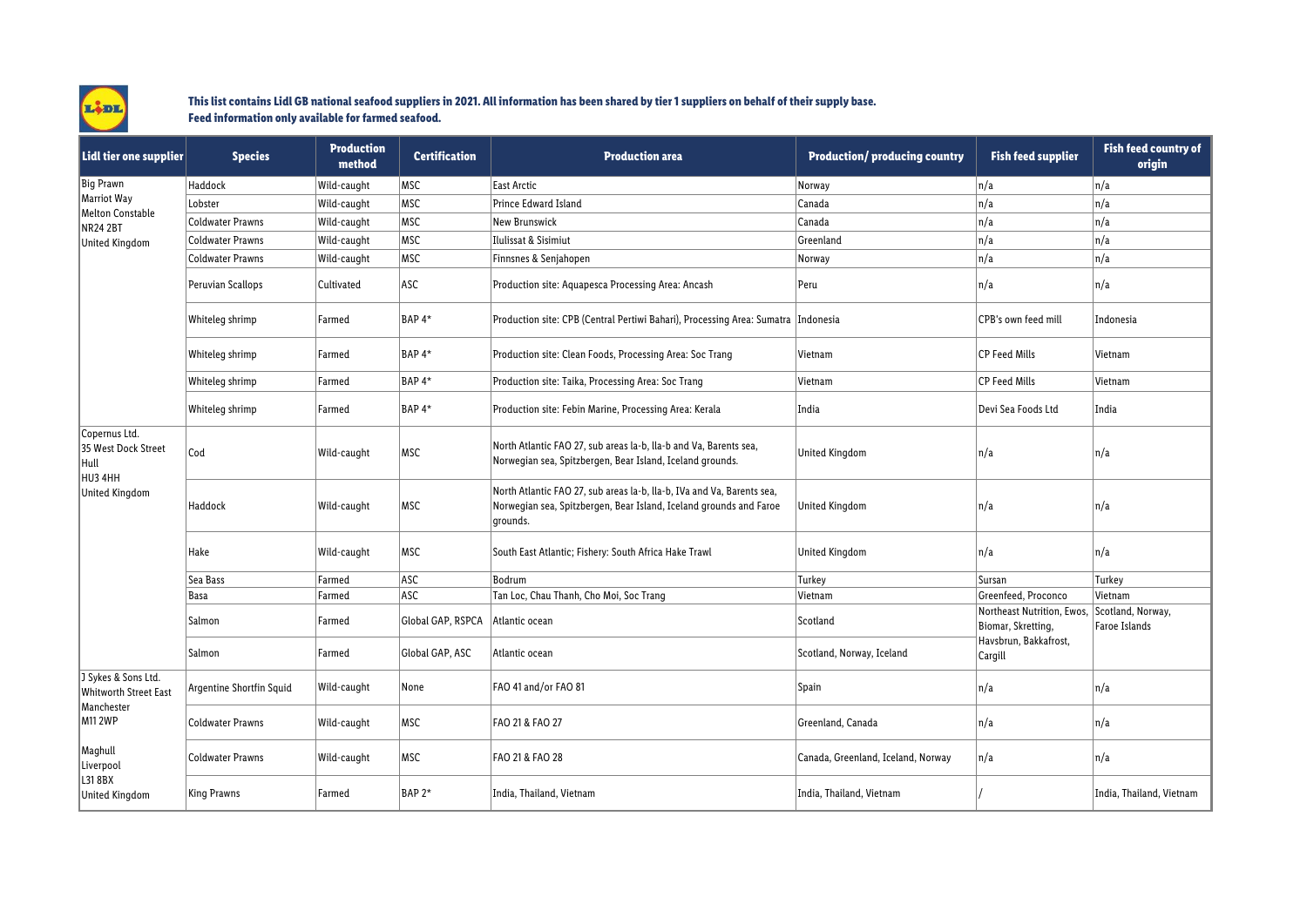| Joseph Robertson | alaska pollock  | Wild-caught | MSC         | Bering Sea and Aleutian Islands | <b>United States</b>      | $\sqrt{n/a}$               | n/a                 |
|------------------|-----------------|-------------|-------------|---------------------------------|---------------------------|----------------------------|---------------------|
| Torry            | alaska pollock  | Wild-caught | <b>MSC</b>  | Gulf of Alaska                  | <b>United States</b>      | n/a                        | $\sqrt{n/a}$        |
| Aberdeen         | alaska pollock  | Wild-caught | MSC         | Sea of Okhotsk                  | <b>Russian Federation</b> | $\overline{n/a}$           | n/a                 |
| AN11 9BG         | atlantic cod    | Wild-caught | MSC         | Norwegian & Barents Sea         | Norway                    | n/a                        | $\sqrt{n/a}$        |
| United Kingdom   | atlantic cod    | Wild-caught | MSC         | UK                              | UK                        | $\overline{n/a}$           | n/a                 |
|                  | atlantic cod    | Wild-caught | MSC         | Greenland                       | Greenland                 | $\overline{n/a}$           | n/a                 |
|                  | atlantic cod    | Wild-caught | MSC         | Faroe Islands                   | Faroe Islands             | $\overline{n/a}$           | n/a                 |
|                  | atlantic cod    | Wild-caught | MSC         | <b>Barents</b> Sea              | Norway                    | $\overline{n/a}$           | n/a                 |
|                  | atlantic cod    | Wild-caught | MSC         | Iceland                         | Iceland                   | $\overline{n/a}$           | n/a                 |
|                  | atlantic cod    | Wild-caught | MSC         | North East Arctic               | Norway                    | n/a                        | n/a                 |
|                  | atlantic cod    | Wild-caught | MSC         | North East Atlantic             | Spain                     | $\overline{n/a}$           | n/a                 |
|                  | atlantic cod    | Wild-caught | MSC         | North East Atlantic             | Norway/Russia             | $\overline{n/a}$           | n/a                 |
|                  | haddock         | Wild-caught | <b>MSC</b>  | Rockall                         | Scotland                  | $\overline{n/a}$           | n/a                 |
|                  | haddock         | Wild-caught | MSC         | SFSAG                           | Scotland                  | $\overline{n/a}$           | $\sqrt{n/a}$        |
|                  | haddock         | Wild-caught | MSC         | Norwegian & Barents Sea         | Russia                    | $\overline{n/a}$           | $\sqrt{n/a}$        |
|                  | haddock         | Wild-caught | MSC         | North East Arctic               | UK                        | n/a                        | n/a                 |
|                  | haddock         | Wild-caught | MSC         | Greenland                       | Greenland                 | n/a                        | n/a                 |
|                  | haddock         | Wild-caught | MSC         | Faroe Islands                   | Faroe Islands             | $\overline{n/a}$           | $\sqrt{n/a}$        |
|                  | haddock         | Wild-caught | MSC         | North East Arctic               | France                    | $\overline{n/a}$           | n/a                 |
|                  | haddock         | Wild-caught | MSC         | <b>Barents</b> Sea              | Norway                    | n/a                        | $\sqrt{n/a}$        |
|                  | haddock         | Wild-caught | <b>MSC</b>  | North East Arctic               | Norway                    | $\overline{n/a}$           | n/a                 |
|                  | haddock         | Wild-caught | MSC         | North East Arctic               | Russian Federation        | $\overline{n/a}$           | $\sqrt{n/a}$        |
|                  | haddock         | Wild-caught | MSC         | Iceland                         | Iceland                   | $\overline{n/a}$           | n/a                 |
|                  | haddock         | Wild-caught | MSC         | Skagerrak                       | Denmark                   | $\overline{n/a}$           | n/a                 |
|                  | haddock         | Wild-caught | MSC         | Norway                          | Norway                    | $\overline{n/a}$           | n/a                 |
|                  | haddock         | Wild-caught | MSC         | North Sea                       | UK/Denmark                | $\overline{n/a}$           | n/a                 |
|                  | pink salmon     | Wild-caught | MSC         | prince william sound            | <b>USA</b>                | $\overline{n/a}$           | n/a                 |
|                  | pink salmon     | Wild-caught | MSC         | iturup islands                  | Russia                    | $\overline{n/a}$           | n/a                 |
|                  | pink salmon     | Wild-caught | <b>MSC</b>  | Annete Islands                  | <b>USA</b>                | n/a                        | n/a                 |
|                  | scampi          | Wild-caught | FIP         | Fladen Ground                   | Scotland                  | $\overline{n/a}$           | n/a                 |
|                  | scampi          | Wild-caught | FIP         | <b>Farne Deeps</b>              | Scotland                  | $\overline{n/a}$           | $\sqrt{n/a}$        |
|                  | scampi          | Wild-caught | FIP         | Firth of Clyde                  | Scotland                  | $\overline{n/a}$           | n/a                 |
|                  | scampi          | Wild-caught | FIP         | North Minch                     | Scotland                  | n/a                        | $\sqrt{n/a}$        |
|                  | scampi          | Wild-caught | FIP         | South Minch                     | Scotland                  | $\overline{n/a}$           | $\sqrt{n/a}$        |
|                  | yellow fin sole | Wild-caught | <b>MSC</b>  | Bering Sea and Aleutian Islands | <b>USA</b>                | $\overline{n/a}$           | n/a                 |
|                  | atlantic salmon | Farmed      | Global Gap  | Sheltland, Argylle & Bute       | Scotland                  | <b>Biomar</b>              | Scotland            |
|                  |                 |             | Global Gap  | Highlands                       | Scotland                  | Biomar, Skretting, Cargill | worldwide           |
|                  | atlantic salmon | Farmed      |             |                                 |                           | Mowi                       |                     |
|                  | atlantic salmon | Farmed      | Global Gap  | Orkney & Shetland               | Scotland                  | Biomar                     | worldwide           |
|                  | atlantic salmon | Farmed      | Global Gap  | <b>West Coast</b>               | Scotland                  | Ewos, Biomar               | worldwide           |
|                  | atlantic salmon | Farmed      | Global Gap  | North West                      | Scotland                  | Cargill                    | Chile, Peru, Norway |
|                  | atlantic salmon | Farmed      | Global Gap  | Shetland                        | Scotland                  | Ewos, Biomar, Skretting    | worldwide           |
|                  | whiteleg shrimp | Farmed      | BAP 4*, ASC | Sóc Trăng                       | Vietnam                   | CP Vietnam                 | worldwide           |
|                  | whiteleg shrimp | Farmed      | BAP 4*, ASC | Bình Thuân                      | Vietnam                   | <b>CP Vietnam</b>          | wordwide            |